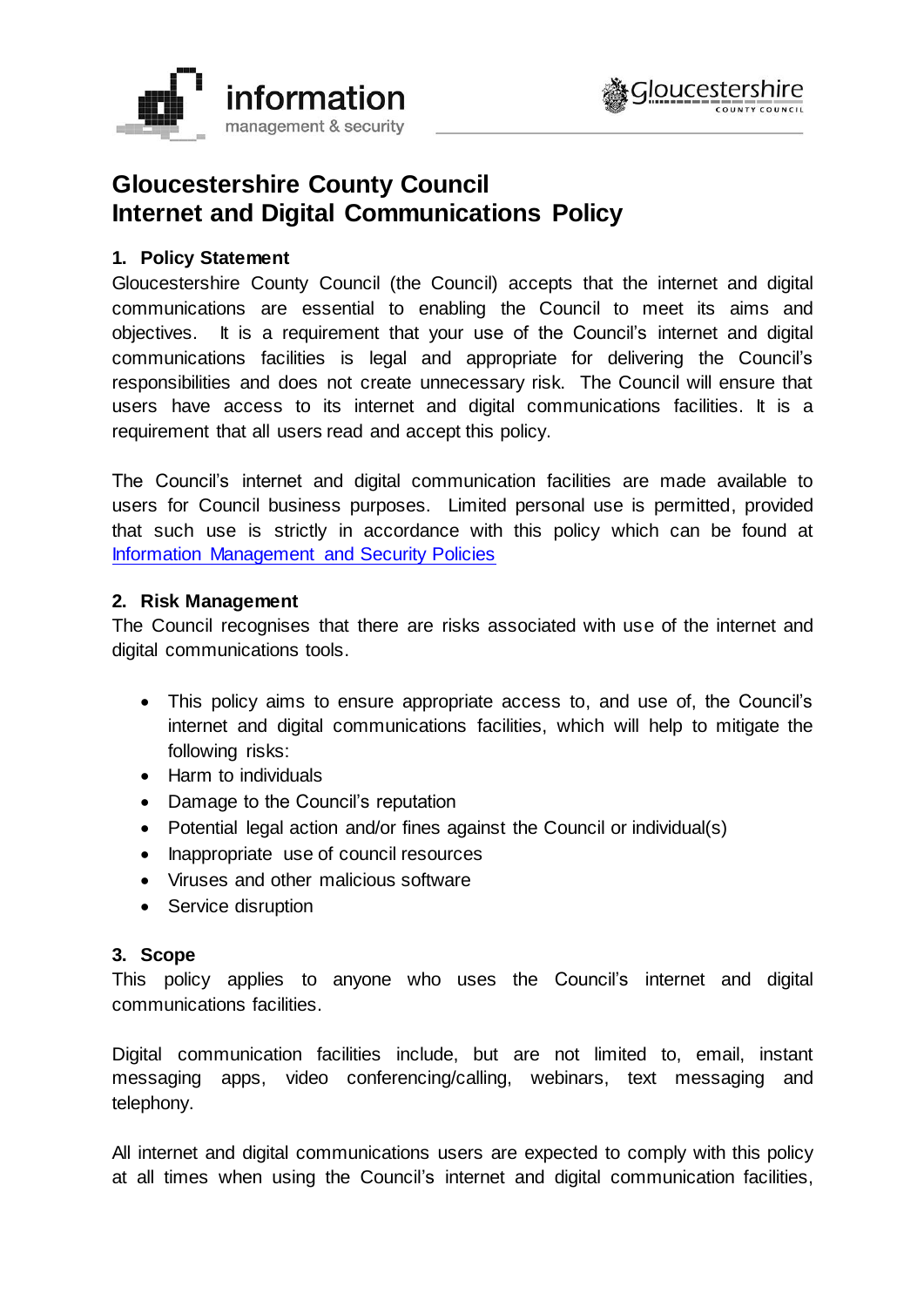whether accessed locally or remotely (e.g. via the Council's Remote Access Gateway; or via any Council owned device). Breach of this policy may be dealt with under the Council's [Disciplinary and Dismissals Procedure](https://staffnet.gloucestershire.gov.uk/employee-information-and-support/hr-and-employment-handbook/disciplinary-and-dismissals/) and in serious cases, may be treated as gross misconduct leading to summary dismissal.

# **4. Responsibilities**

The Council's Director: Strategy & Challenge has overall responsibility for the effective operation of this policy. Responsibility for monitoring and reviewing the operation of this policy and making any recommendations for change to minimise risks to the Council's operations lies with the Head of ICT.

If you do not understand the implications of this policy or how it may apply to you, you should seek advice from the [ICT Service Desk.](https://staffnet.gloucestershire.gov.uk/internal-services/the-ict-service/other-ict-services/ict-service-status/)

The Council's ICT Service will provide users with a logon id and password for their network account; this also controls access to the internet. Users are responsible for ensuring that any logon id and passwords are only known to and used by them. Users must not attempt to disable, defeat, or circumvent any Council security

All managers have a specific responsibility to operate within the boundaries of this policy, ensure that all users understand the standards of behaviour expected of them, and to act when behaviour falls below these requirements.

# **5. User Responsibility**

Use of the internet and digital communication facilities must be consistent with the Council's [Code of Conduct for Employees.](https://staffnet.gloucestershire.gov.uk/employee-information-and-support/code-of-conduct-for-employees/) All users are responsible for using the Council's internet and digital communication facilities appropriately and in accordance with the statements in this policy.

It is the user's responsibility to:

- Ensure they read, understand and agree to this policy as part of their induction to the Council;
- Use the Council's internet and digital communication facilities in accordance with the terms of this policy;
- Use the internet and digital communications responsibly and in a way that will not harm the Council's reputation;
- Recognise that the Council's internet and digital communication facilities are provided for business use and must be protected from unreasonable and excessive personal use;
- Report any misuse of the Council's internet or digital communication facilities. Follow the [reporting a security incident](https://staffnet.gloucestershire.gov.uk/internal-services/information-management-service/information-security-incidents/) link for more information.

# **6. Related policies**

- Code of Conduct for Employees.
- ICT Equipment Policy
- Information Protection and Handling Policy
- Information/IT Access Policy
	- 2 Internet and Digital Communications Policy v2.5 October 2021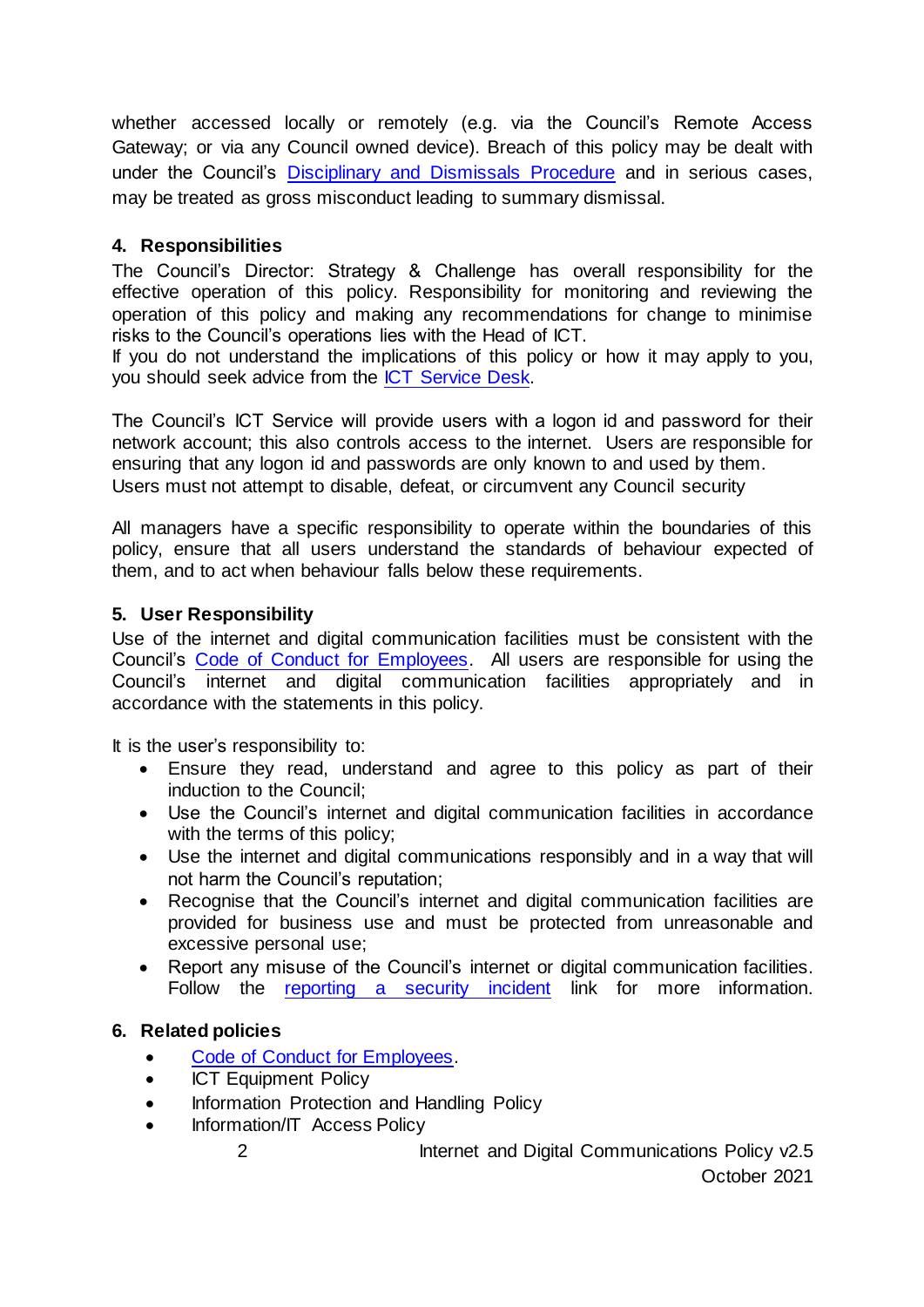- Data Protection Policy
- Software Management Policy
- Social Media Policy
- Password Policy

The above policies are available at [Information Management and Security Policies](http://www.gloucestershire.gov.uk/council-and-democracy/strategies-plans-policies/information-management-and-security-policies/)

## **7. Things You Must Do**

When using the Council's internet and digital communications facilities you **must**:

- **a. Security controls and use of your account details, you must:**
	- $\checkmark$  Ensure that your logon id and password is only known to and used by you;
	- $\checkmark$  Keep your personal use of the internet and digital communication facilities to a minimum;
	- ✓ Assess the reliability of any information before using it (e.g. that it is from a reliable source, accurate, complete and current);
	- $\checkmark$  Comply with the legal protections to data, images, and video provided by copyright and licenses;
	- $\checkmark$  Inform the [ICT Service Desk](https://staffnet.gloucestershire.gov.uk/internal-services/the-ict-service/other-ict-services/contact-the-ict-service/) immediately of any unusual occurrence (e.g. an antivirus software warning, getting pop-ups without having your browser open, unable to open files or task manager)

## **b. Access, you must**

 $\checkmark$  Contact the [ICT Service Desk](https://staffnet.gloucestershire.gov.uk/internal-services/the-ict-service/other-ict-services/contact-the-ict-service/) immediately if you receive a suspected virus or if you experience any unusual occurrences in respect of the Council's digital communication facilities (e.g. an antivirus software warning).

## **c. Content, you must**

- $\checkmark$  Take care to ensure that your communications (messages) are sent only to those who should receive them. Re-read messages before sending, check for correct addressing and (particularly where they include [personal or special category information\)](https://staffnet.gloucestershire.gov.uk/internal-services/information-management-service/standards-for-handling-personal-andor-sensitive-information/), clarity, and ensure that the content will not embarrass or subject the Council to legal proceedings or a fine.
- ✓ Take care to ensure that any calls you make or receive cannot be overheard. You should be fully aware of your environment at all times, and avoid making calls that refer to personal or special [category information](https://staffnet.gloucestershire.gov.uk/internal-services/information-management-service/standards-for-handling-personal-andor-sensitive-information/) in public places, over loud-speaker or when using hands-free devices. You should also try to ensure that the recipient of your call takes these same considerations into account.
- $\checkmark$  Use [Egress](https://staffnet.gloucestershire.gov.uk/internal-services/information-management-service/secure-email-egress-switch/) to encrypt your communications (messages) when they include [personal or special category information](https://staffnet.gloucestershire.gov.uk/internal-services/information-management-service/standards-for-handling-personal-andor-sensitive-information/) and are being sent outside the Council's secure network
- $\checkmark$  Put in place arrangements to ensure that incoming messages are dealt with during periods of planned absence.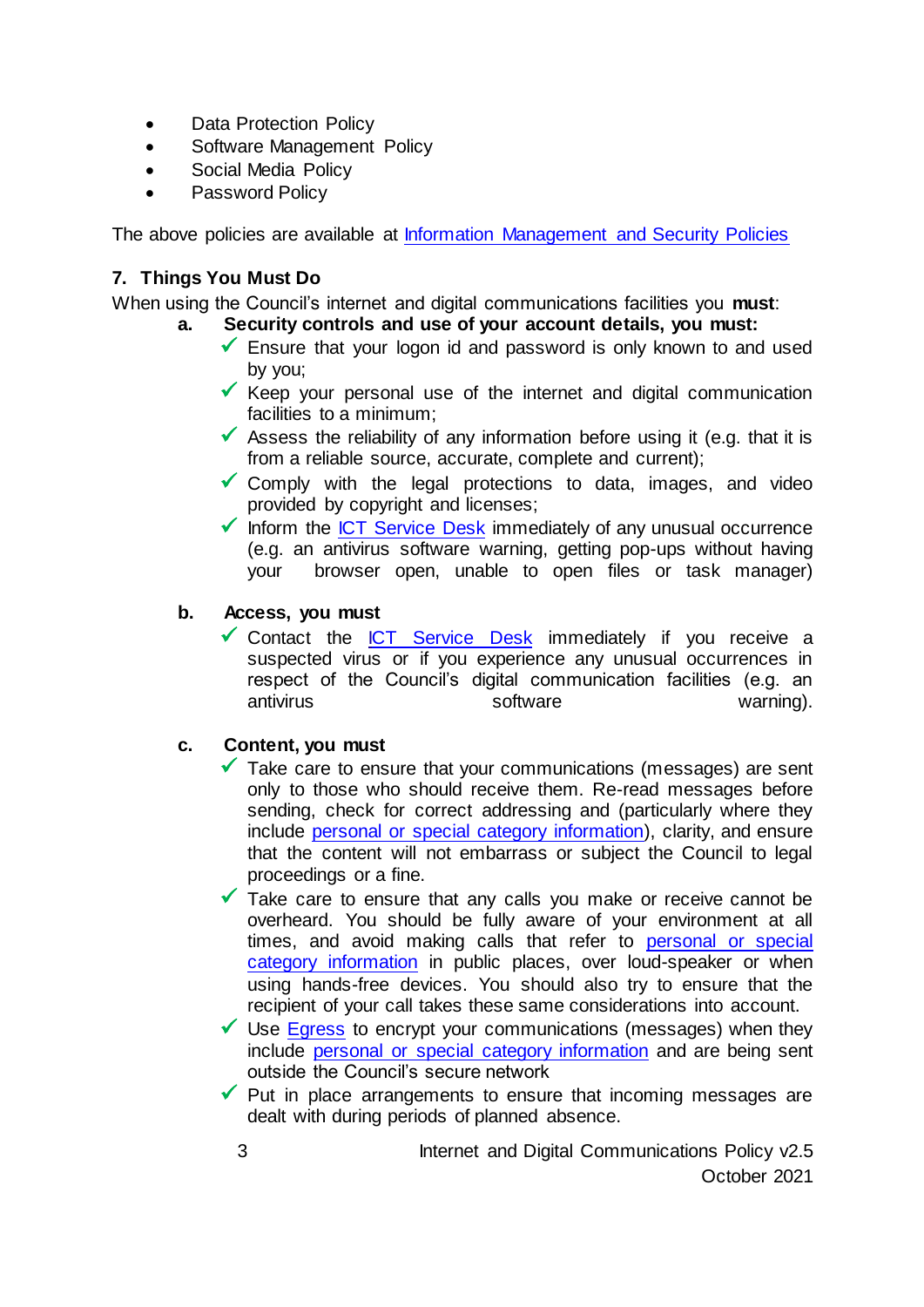- $\checkmark$  Retain messages which constitute an official record in accordance with the Council's [Records retention and disposal schedule](https://staffnet.gloucestershire.gov.uk/media/223019/retention-schedule.pdf)
- $\checkmark$  Manage the contents of your accounts to retain them within the current maximum limit.
- $\checkmark$  Put in place arrangements to ensure that the business content of your account is available to those who need it before you change role or leave the Council's employment.
- $\checkmark$  Exercise caution when opening emails and messages from an unknown external source or where, for any reason, they appear suspicious.
- ✓ Inform your line manager if you feel you have been harassed or bullied, or you are offended by material received from a colleague via digital communications. Information and advice on the Council's Whistleblowing policy and procedure can be on the employee [information and support](https://staffnet.gloucestershire.gov.uk/employee-information-and-support/speak-up-if-its-not-right/) intranet pages.

## **8. Things You Must Not Do**

In using the Council's internet and digital communications facilities you must **NOT**:

#### **a. Security controls and use of your account details, do not:**

- **\*** Attempt to disable, defeat, or circumvent any Council security mechanism;
- Send messages from another user's account or under an assumed name unless specifically authorised.
- **\*** Respond to messages requesting personal information such as credit card details, user names or passwords, or containing links to internet sites where such information is requested.
- **\*** Transmit any message or file attachments you know or suspect to be infected with a virus.
- **x** Subscribe to mailing lists for personal purposes using your Council credentials, such as your email address, except for goods ordered from the Gloucestershire Portal [GCC Staff Discounts.](https://staffnet.gloucestershire.gov.uk/employee-information-and-support/hr-and-employment-handbook/employee-benefits/staff-discounts/)

## **b. Personal, special category and sensitive information, do not:**

- Upload personal or sensitive information into non-contracted systems, unless otherwise authorised, for example when required to provide information by law;
- **x** Send personal or sensitive information by non-secure means, unless otherwise authorised, for example where the service user is aware of the risks and has requested communication by other means;
- Forward [personal, special category or sensitive information](https://staffnet.gloucestershire.gov.uk/internal-services/information-management-service/standards-for-handling-personal-andor-sensitive-information/) to an external location (including your personal home email address) or to another person who may not be authorised to see the information.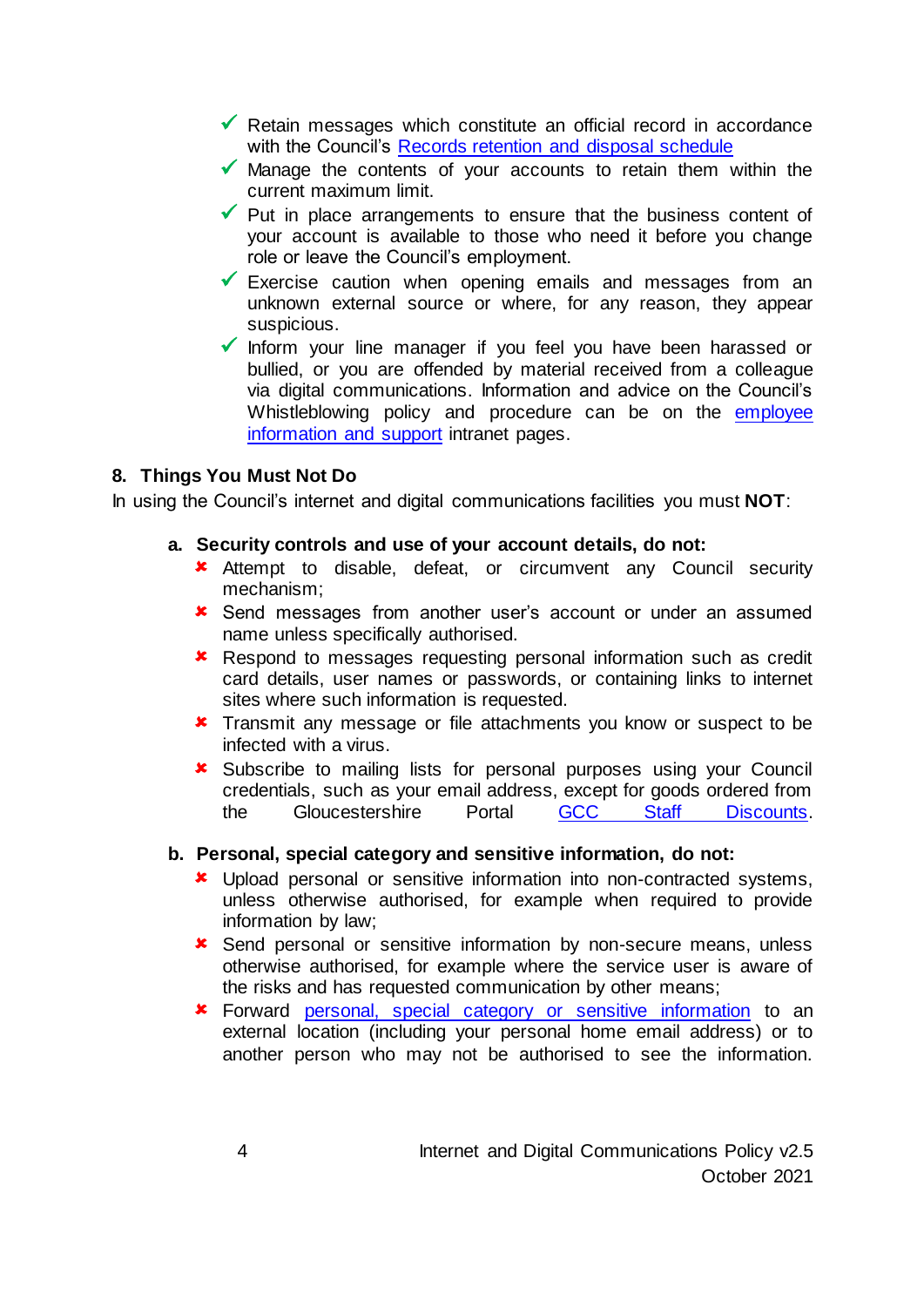## **c. Access, do not:**

- Access emails intended for others that are clearly marked 'personal' or addressee only (for example when providing cover for periods of absence).
- Access systems containing personal, special category or commercial data over Public Wi-Fi;
- **\*** Allow other authorised users/third parties with access to your desktop/IT access to information and systems they are not entitled to view e.g. when using webinars, Jabber or service desk facilities;
- **\*** Allow third parties, contractors or suppliers, other than the current corporate ICT service provider, to remotely access/take over your PC or laptop via the internet (a supplier or contractor can instigate this by for example asking you to accept a connection or click on a link on their website) for advice contact [ICT Service Desk.](https://staffnet.gloucestershire.gov.uk/internal-services/the-ict-service/other-ict-services/contact-the-ict-service/)

## **d. Content, do not:**

- Create, download, upload, display or knowingly access sites that contain, or might be deemed to be:
	- Pornographic
	- Illegal
	- Obscene or offensive (racially, sexually, religious, disability or otherwise discriminatory, or of an extreme political nature)
	- Subversive or violent.
- Send messages or create or send content that violate the privacy of, or unfairly criticise others or that may damage the Council's reputation, unreasonably waste staff resources, or disrupt the work of other email users.
- **\*** Inadvertently send messages containing statements which are likely to create liability (whether criminal or civil, and whether for you or the Council).
- Send commercial or advertising material, chain letters, or junk mail (otherwise known as spam) of any kind.
- **\*** Click on links or attachments within emails or messages from unknown or suspicious external sources (for example if the attachment ends in .exe)

# **e. Copyright, do not:**

 Download any information, distribute or store pirated software, music, or documentation or any material that may be subject to copyright or formally licensed.

# **f. Subscriptions and contract terms, do not:**

- **x** Subscribe to, enter or use online gaming or betting sites.
- Subscribe to or enter 'money making' sites or enter or use 'money making' programs.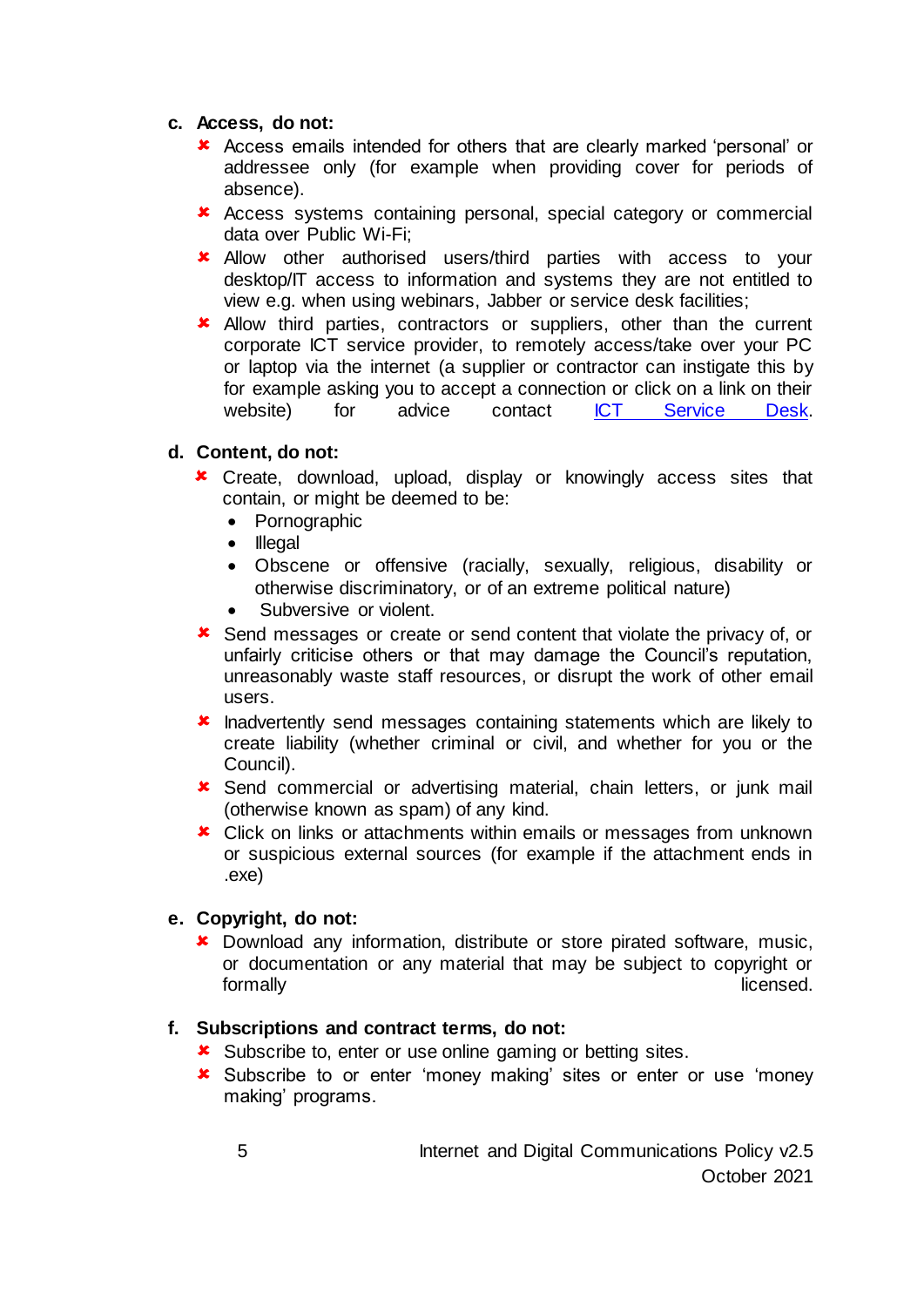**\*** Agree to terms, enter into contractual commitments or make representations unless appropriate authority has been obtained

## **g. Software, do not;**

- **\*** Download any software including but not limited to: software that allows sharing of music, video or image files; screen savers or games.
- **h. Private use, do not:**
	- Use the Council's internet or digital communication facilities to order/purchase goods and services for personal use except via the Gloucestershire portal at [GCC Staff Discounts,](https://staffnet.gloucestershire.gov.uk/employee-information-and-support/hr-and-employment-handbook/employee-benefits/staff-discounts/) purchases via the portal **must not** be delivered to Council premises;
	- **\*** Personally subscribe to or use: real time chat facilities such as chat rooms, instant messaging, or social networking sites such as Facebook or Twitter with your Council credentials. This excludes authorised use required to deliver Council services (e.g. online digital support and social media engagement)
	- **\*** Undertake any private buying, selling or monetary transactions e.g. online trading using sites such as eBay, or personal bank account transactions using Council facilities;
	- **\*** Use Council facilities to run a private business.

Use of the Council's internet or digital communication facilities for any of the above purposes (this list is not exhaustive) will amount to gross misconduct. Any such action will be treated very seriously and is likely to result in summary dismissal.

## **9. Personal Use of the Council's Internet Facilities**

At the discretion of the users' line manager, and provided it does not interfere with their work, the Council permits personal use of its internet and digital communication facilities in the users' own time, provided that any use is in accordance with this policy and subject to the conditions set out below. Personal use is a privilege and not a right. It must be neither abused nor overused and the Council reserves the right to withdraw its permission at any time.

The following conditions must be met for personal use to continue:

- Use must be minimal and take place outside of normal working hours (i.e. during lunch hours, before or after recorded working hours);
- Use must not interfere with business or office commitments;
- Use must comply with the Council's information security policies which can be found at [Information Management and Security Policies.](https://www.gloucestershire.gov.uk/council-and-democracy/strategies-plans-policies/information-management-and-security-policies/)

Personal messages should be identified by users by inserting the word '*personal*' in the subject heading. Every effort will be made to protect the confidentiality of '*personal'* messages during cover for periods of absence; however, you must be aware that confidentiality cannot be guaranteed.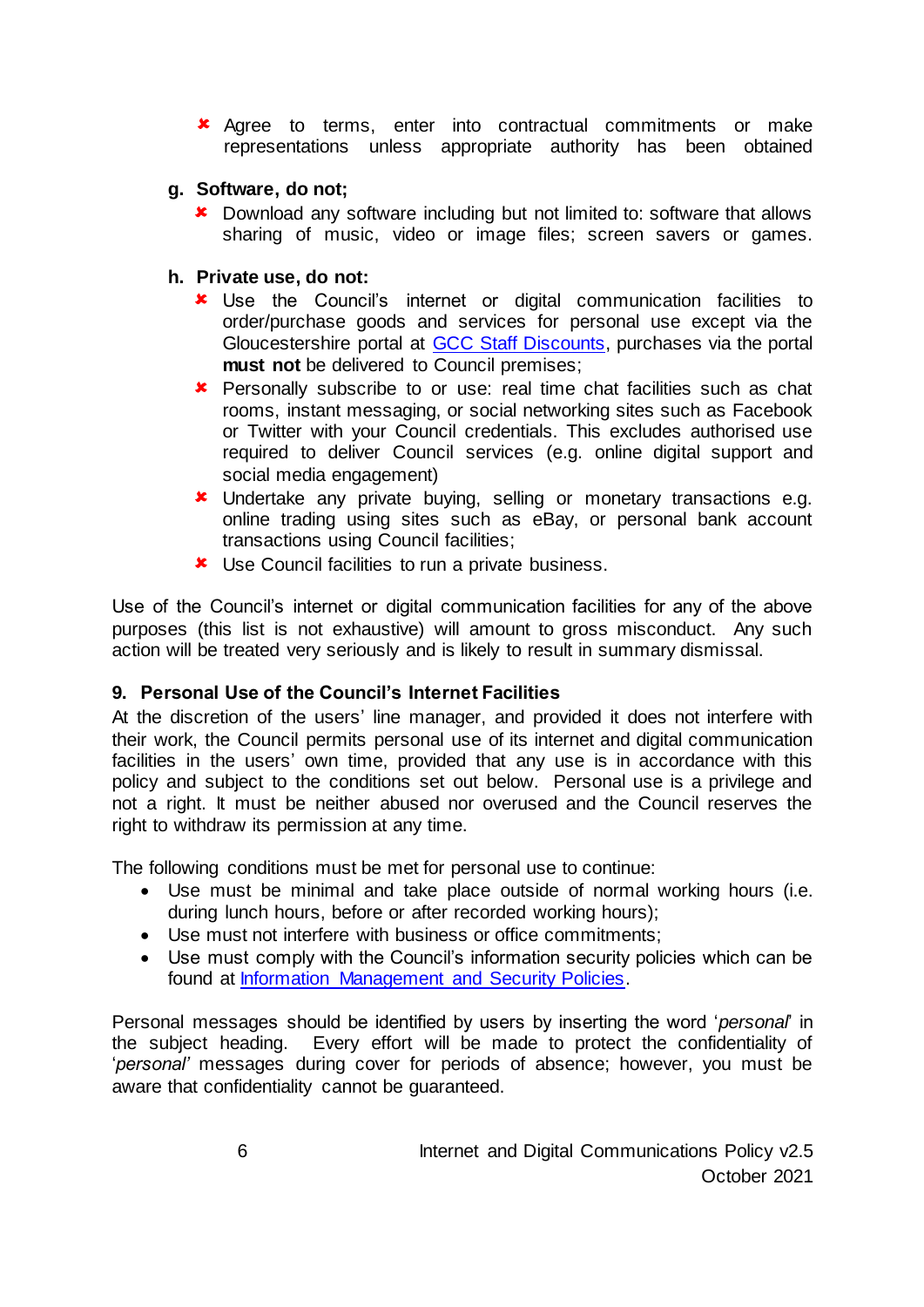If users are in any doubt about how they may make personal use of the Council's facilities they should consult their line manager.

# **10. Privacy information for GCC Mobile Wi-Fi**

Gloucestershire County Council is the data controller for personal data collected as part of providing the Mobile Wi-Fi service. The personal data collected is;

- The device name.
- The MAC address of the device connecting to the Wi-Fi, and
- The IP address of the device connecting to the Wi-Fi.

This data is collected and used in order to;

- monitor use of the Wi-Fi facility, including web sites visited. This is part of the Council's responsibility as a provider of an Internet service. This service is provided by Cisco.
- help the Council to understand how our Wi-Fi is used by providing analytical data. For example, it can tell us how many people are connected and for how long. This information is very important to us as it enables us to plan how we can improve the service.

Personal data is retained for a maximum of 14 months, although anonymised data may be retained for longer. All personal data will be held within the EEA.

For further information, and how to use your data protection rights, please read the Council's [Privacy Notice.](https://www.gloucestershire.gov.uk/council-and-democracy/data-protection/privacy-notices/)

## **11. Monitoring**

Users should be aware that all use of the Council's systems can be monitored, and where breaches of this policy are found, action may be taken under the Council's [Disciplinary and Dismissals Procedure.](https://staffnet.gloucestershire.gov.uk/employee-information-and-support/hr-and-employment-handbook/disciplinary-and-dismissals/)

While all activity may be recorded; monitoring is only carried out to the extent permitted or as required by law, and as necessary and justifiable for the Council's business purposes. The specific content of any correspondence will not be monitored unless there is suspicion of improper use.

Any Council device used and any data processed by users remains the property of the Council and may be accessed at any time by the Council to ensure compliance with its statutory, regulatory, and internal policy requirements.

To monitor whether use of the facilities is in accordance with this policy, to assist in management investigations, to comply with any legal obligation, for capacity management and for security reasons the Council reserves the right to:

• restrict or prevent access to certain facilities or introduce routine monitoring if personal use is considered to be excessive.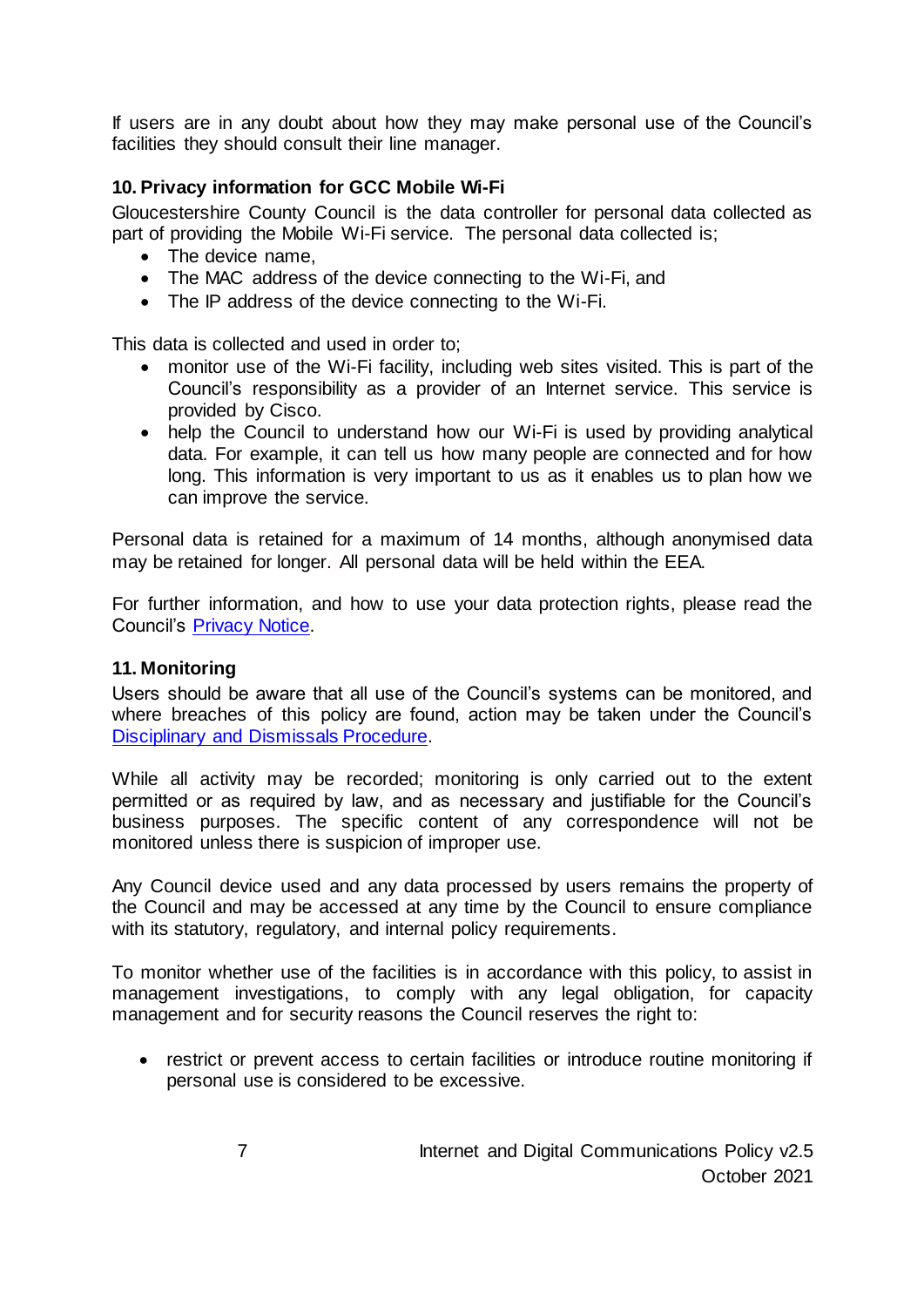- not to transmit any message and/or to block access to attachments for the purpose of efficient and effective use of the system and/or compliance with this policy.
- monitor internet sites visited by users and the volume of internet traffic, and use of digital communication facilities for the following purposes (this list is not exhaustive):

Web traffic filtering software is in place to block or limit access to inappropriate sites from the Council's data network. Blocked sites may be made available to individual internet users or groups of internet users where there are sound business reasons for doing so, and following a risk assessment and approval by the appropriate line manager. To apply for access to a blocked site contact the [ICT Service Desk.](https://staffnet.gloucestershire.gov.uk/internal-services/the-ict-service/other-ict-services/contact-the-ict-service/)

The filtering system records all internet activity; there is no distinction between business and personal use. The information recorded includes but is not limited to the user's name, the date & time and the site accessed. These records are retained for up to six months.

A fully automated process is in place for checking incoming emails for viruses and spam/junk email. Emails that are regarded as spam/junk email will be automatically deleted. Emails identified as potential spam are quarantined, and brought to the email user's attention via the Personal Email Manager. This process is fully automated with no human intervention.

If a manager or investigating officer believes that internet or digital communication facilities have been misused, spot checks and/or reports may be produced to support investigations. To obtain activity reports contact the [ICT Service Desk.](https://staffnet.gloucestershire.gov.uk/internal-services/the-ict-service/other-ict-services/contact-the-ict-service/)

When a website is visited, technologies such as cookies, tags or web beacons may be employed to enable the site owner to identify and monitor visitors. If the website is of a kind described in point 12 such a marker could be a source of embarrassment to the visitor and the Council, especially if inappropriate material has been accessed, downloaded, stored or forwarded from the website. Such actions may also, in certain circumstances, amount to a criminal offence if, for example, the material is pornographic in nature.

## **12. Policy Compliance**

Anyone with access to the Council's internet or digital communications facilities has a responsibility to comply with this policy which can be found at Information [Management and Security Policies,](http://www.gloucestershire.gov.uk/council-and-democracy/strategies-plans-policies/information-management-and-security-policies/) and to promptly report any suspected or observed security breach; further details are provided on th[e Reporting/investigating](https://staffnet.gloucestershire.gov.uk/internal-services/information-management-service/information-security-incidents/)  [a security breach](https://staffnet.gloucestershire.gov.uk/internal-services/information-management-service/information-security-incidents/) site.

Use of the Council's internet or digital communication facilities for any of the prohibited purposes in this policy (this list is not exhaustive) will amount to gross misconduct. Any such action will be treated very seriously and is likely to result in summary dismissal.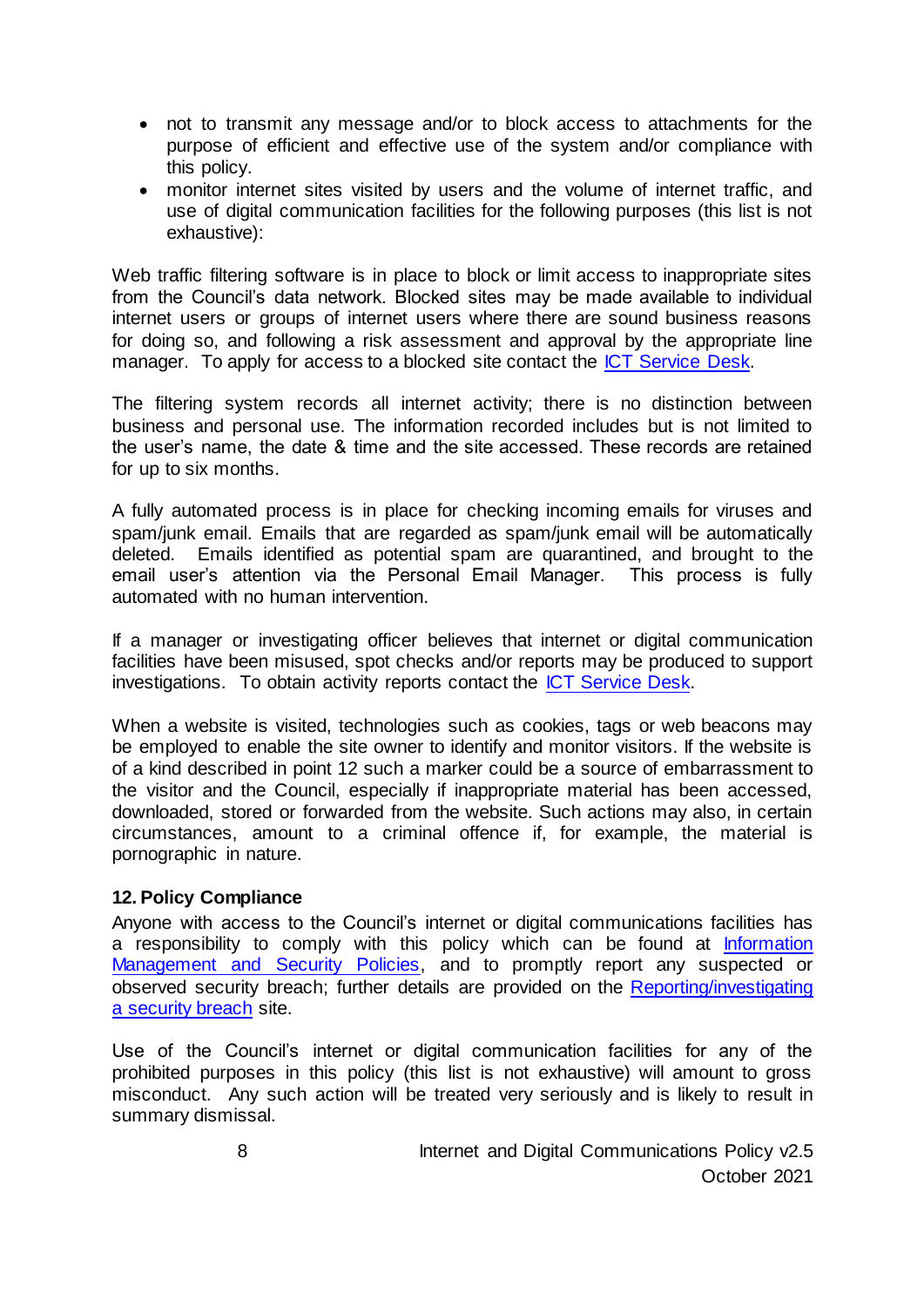Where there is a suspected breach of the law, or any Council policy (including but not limited to the Council's Information Management and Security Policies) users should have no expectation of privacy regarding their internet activity or use of digital communication facilities.

Where evidence of misuse is found to have taken place a more detailed investigation may be undertaken in accordance with the [Information Security Incident Response](https://staffnet.gloucestershire.gov.uk/internal-services/information-management-service/information-security-incidents/)  [and Escalation Procedure,](https://staffnet.gloucestershire.gov.uk/internal-services/information-management-service/information-security-incidents/) involving the examination and disclosure of monitoring records to those nominated to undertake the investigation and any witnesses or manager(s) involved in this procedure.

Security breaches by a Council employee, that result from a deliberate or negligent disregard of any security policy requirements may, in the Council's absolute discretion, result in disciplinary action being taken against that employee. In the event that breaches arise from the deliberate or negligent disregard of the Council's security policy requirements by a user who is not a direct employee of the Council, the Council shall take such punitive action against that user and/or their employer as the Council in its absolute discretion deems appropriate.

The Council may, in its absolute discretion refer the matter of any breach of the Council's information security policy requirements to the police for investigation and (if appropriate) the instigation of criminal proceedings if in the reasonable opinion of the Council such breach has or is likely to lead to the commissioning of a criminal offence.

## **13. References**

This policy and other related information security policies, standards and procedures can be found at [Information Management and Security Policies.](http://www.gloucestershire.gov.uk/council-and-democracy/strategies-plans-policies/information-management-and-security-policies/)

#### **14. Policy Review**

This policy will be reviewed as it is deemed appropriate, but no less frequently than every 3 years.

| <b>Author:</b>  | Peter Moore: Information Management Service                                                                                   |  |
|-----------------|-------------------------------------------------------------------------------------------------------------------------------|--|
| Owner:          | Rob Ayliffe, Director of Policy, Performance and Governance.<br>(Chief Information Officer and Senior Information Risk Owner) |  |
| <b>Document</b> | V2.5                                                                                                                          |  |
| Number:         |                                                                                                                               |  |

#### **15. Document Control**

| <b>Revision</b><br>date | <b>Summary of Changes</b>                       | Changes<br>marked |
|-------------------------|-------------------------------------------------|-------------------|
| October<br>2018         |                                                 | V <sub>2.0</sub>  |
| March<br>2019           | Review of section 8 – 'Things you must not do'  | V <sub>2.1</sub>  |
|                         | Internet and Digital Communications Policy v2.5 |                   |